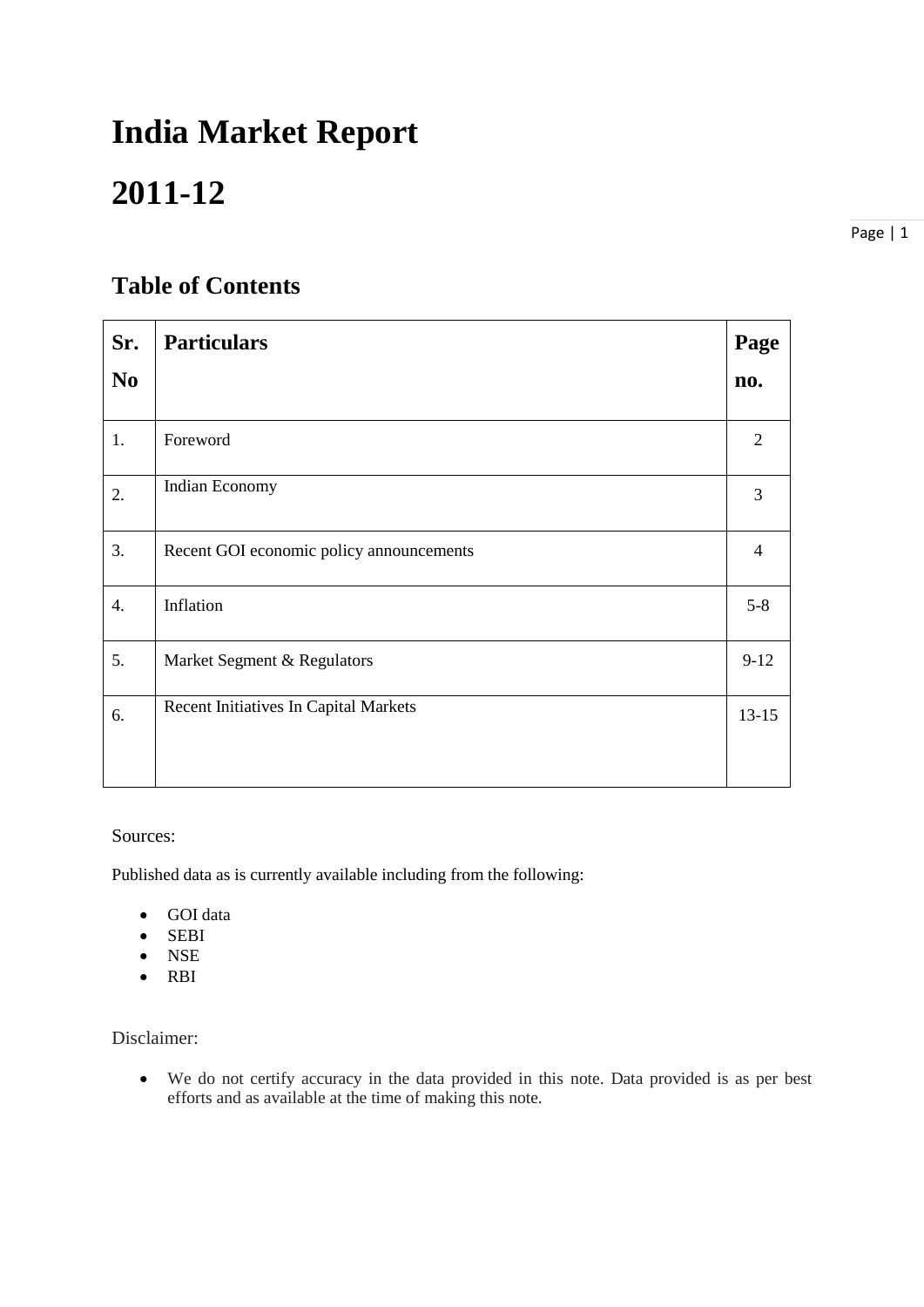#### **ANMI**

ANMI was formed in the year 1994. It is a pan India body comprising of the trading members of NSE, BSE and MCX-SX with the ultimate aim of attaining the status of an SRO, and be also recognised as a think-tank catalyzing India's growth in the financial arena & thus paving way for India as an important "International Financial Hub" of the world. ANMI provides a healthy platform to its members to regularly interact with each other, aids them to identify and understand the problems/difficulties/issues being faced by them/investors/financial fraternity from time to time. It provides an opportunity to its members to voice their opinion on various procedures, policies, rules & regulations pertaining to operations of broking business.

#### **INDIAN ECONOMY GROWTH – A FOREWORD**

India's economic growth and development during the period post independence in 1947 and till date has been gradual but steady. The period saw the initiated 'Socialistic' approach with focus on Agriculture and a gradual shift towards industrialization. The approach of various Governments which administered this large democracy was one of caution in triggering the liberalization process having regard to the needs of large population with different purchasing capacities and in particular the weaker sections of the society.

Various developmental measures that have been implemented by the Government over the period has now made 'India' as a nation with huge potentials for Investment and Development opportunities for developed countries which are now sadly stagnating for various reasons.

Indian capabilities in the areas of IT, Science and Technology, Medicine, Atomic energy to mention a few are now globally well known. An organized Financial & Capital Market, Banking Systems, Regulatory Process, Judicial Systems and Strong Infra Structure facilities in the urban areas provide further incentives for Investment and growth.

#### **GLOBAL ECONOMIC SCENARIO**

Steady growth and development in the Information & Technology and its application in every field including business and commercial activities have transformed the global economy into a seamless market. The economies of different countries have now become inter dependent with growth triggering growth elsewhere and at the same time slowdown in any major National economy impacting the other countries.

It is this seamless inter connection between economies of different countries resulted in the US subprime crisis that hit the USA in 2008 impacting negatively the global economy which continues to remain subdued with no clear signs of recovery. The current state of economies of USA, Japan, China, the BRIC countries, India including is a matter of concern.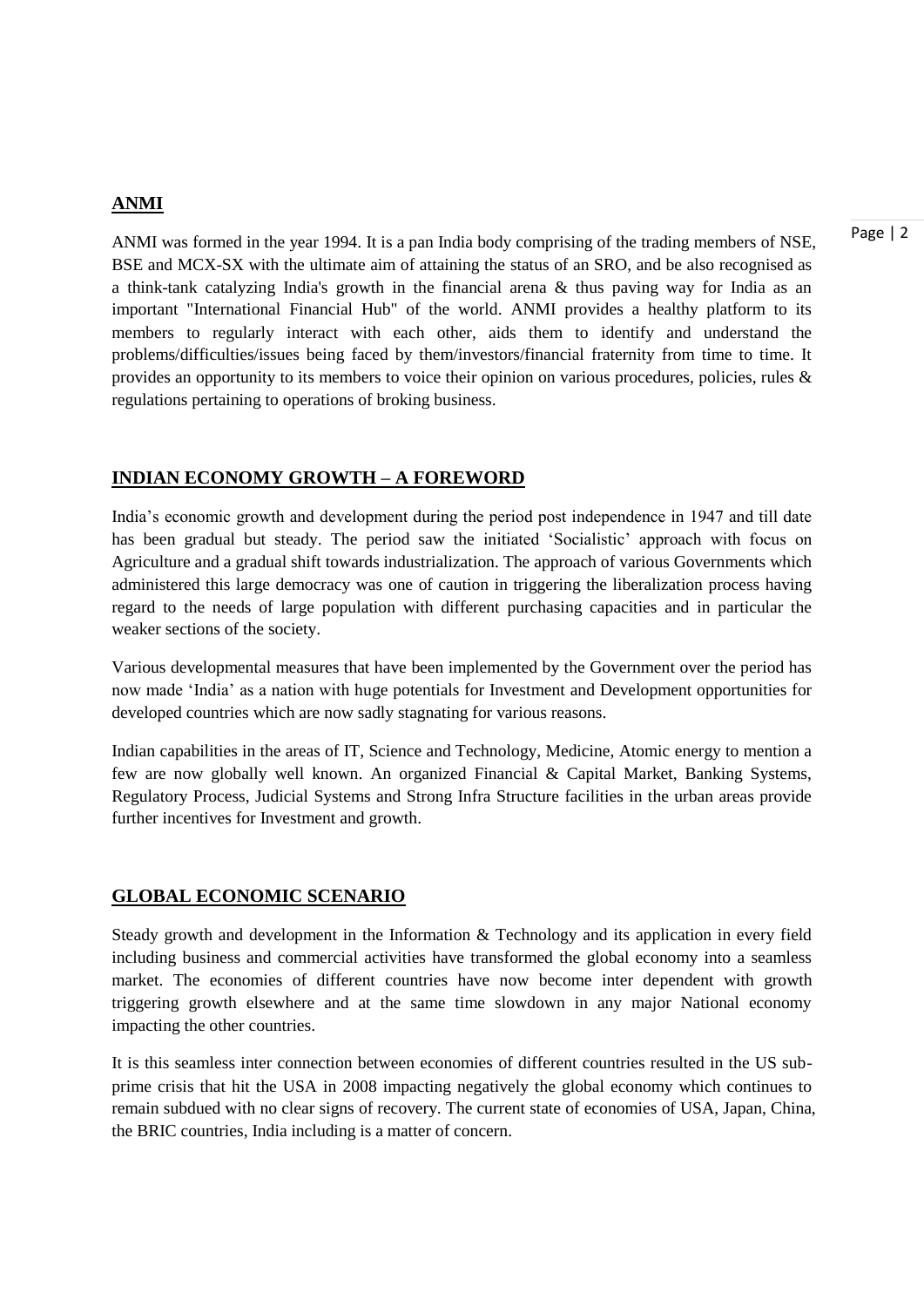#### **INDIAN ECONOMY**

The overall GDP growth for the year 2011-12 was 6.5% as against 8.4% growth that was recorded for the year 2010-11. The GDP growth for the year 2012-13 is now estimated at around 6.5%. It would be an immense challenge to achieve the growth in the context of weak global economy, subdued growth environment in the country and the focus needed in the area of energy security, food security, poverty reduction, enhancing per capita income of the weaker sections, health care and education, supply of drinking water.

There has been a progressive change in the regulatory processes with emphasis on good governance in all segments. Several statutory enactments (eg. Company Law) are being reviewed for required modification to facilitate faster growth and development. The government has also taken steps to remove demographic inequalities by ushering in social sector economic development programs like MGNREGA for development of the rural economy and the Golden Quadrilateral project which aims to connect by road N/E/W/S.

As per the latest Revised Estimates (RE) of Central Statistics Office (CSO), the growth in real Gross Domestic Product (GDP) at factor cost at constant (2004-05) prices was estimated at 6.5 per cent in 2011-12 as compared to 8.4 per cent in 2010-11 (Quick Estimate). At disaggregated level, this (RE 2011-12) comprises growth of 2.8 per cent in agriculture and allied activities, 3.4 per cent in industry and 8.9 per cent in services as compared to a growth of 7.0 per cent, 7.2 per cent and 9.3 per cent respectively during 2010-11.The growth in GDP is placed at 5.3 per cent in the fourth quarter of 2011-12; agriculture grew by 1.7 per cent; industry by 1.9 per cent and services by 7.9 per cent.

No wonder India is now seen globally as a fast growing economy with potential to emerge as the most developed and strongest economy in the South East Asia Region in the coming years. Many of the Global MNC's, Industrialists and other major investors are chalking out plans and strategies to enter India to be part of the growth process.

# **BUSINESS GROWTH FOR LAST 3 YEARS FOR NSE, BSE, MCX-SX IN (CM, FO, CD)**

The business growth in India has increased far off from earlier projections in a calendar year .However NSE has strengthened its position in Capital Market , derivatives as compared to that of BSE,MCX-SX which requires improving investor participation .

|                 |         | <b>NSE</b> |         |         | <b>MCX SX</b> |       |         |
|-----------------|---------|------------|---------|---------|---------------|-------|---------|
| <b>YEARS</b>    | CM      | <b>FO</b>  | CD      | CM      | <b>FO</b>     | CD    | CD      |
| 2009-10         | 4138024 | 17663665   | 1782610 | 1378810 | 235           | 15030 | 1944655 |
| 2010-11         | 3577412 | 29248221   | 3449790 | 1105025 | 155           | 18970 | 4194020 |
| 2011-2012       | 2810893 | 31349732   | 4674990 | 667500  | 808475        | 9770  | 3732445 |
| APR-OCT<br>2012 | 1512366 | 18247800   | 2890220 | 312070  | 3884370       | 5530  | 1858850 |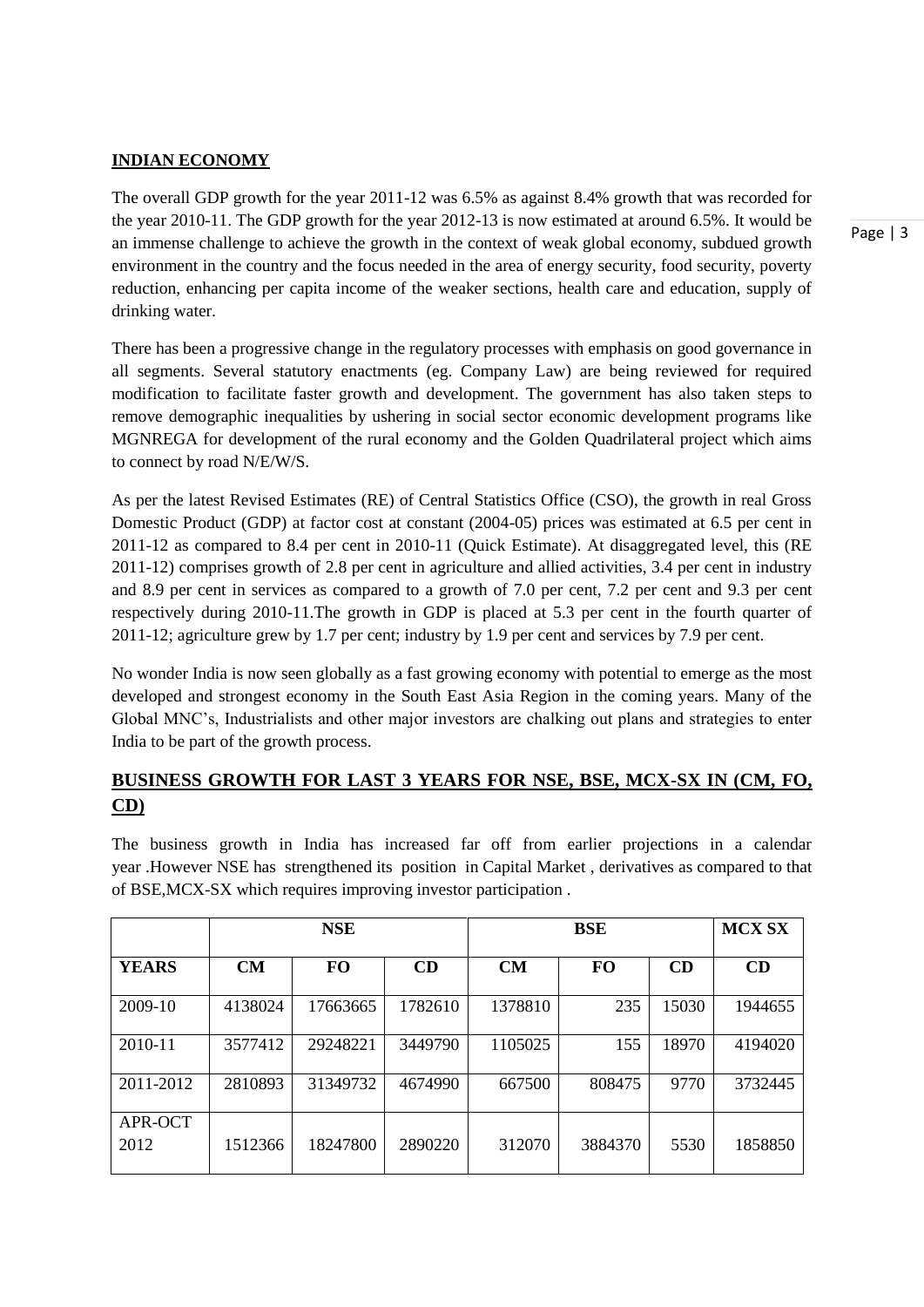# **RECENT GOI ECONOMIC POLICY ANNOUNCEMENTS**

- Permitting Foreign Direct Investments in Multi Brand Retail
- Withdrawal of subsidies on some Petroleum Products (LPG / Diesel)
- Further steps to reduce subsidies and thereby reduce fiscal deficit.
- Divestment of GOI equity holdings in some PSUs
- Close monitoring of Government Expenditure
- The expert committee on [General Anti Avoidance Rules](http://timesofindia.indiatimes.com/topic/General-Anti-Avoidance-Rules) (GAAR) recommendation for postponement of the tax provision by three years and abolition of capital gains tax on transfer of securities.
- Incentives for retail equity investors.
- Cash transfer of subsidy benefits directly to eligible beneficiaries (Amount involved: Approx  $\degree$  3 trillions – 3.5% of GDP)
- Rationalisation of National Plan and Non-Plan Expenditure.
- 5 year Road Map for Fiscal consolidation.
- Increase in Foreign Investment Limit to 100% from existing 74% in Telecom Sector.
- Insurance Amendment Bill recommending 49% FDI limit against present limit of 26%
- Pension Regulatory Bill providing inter alia 49% limit on FDI Investment in the Sector.
- Companies Act (Amendment) Bill providing for major amendments in line with changed Corporate Governance Environment and Global best practices.
- Forward Contracts Regulation Act (Amendment) Bill providing inter alia a greater autonomy to Forward Markets Commission.
- Expeditious implementation of Major Infra Projects across the Country.

# **ANTICIPATED IMPACTS OF REFORMS ON THE INDIAN ECONOMY**

- Building positive sentiment.
- Boost for Commercial, Trading and Industrial activities.
- Building Investor Confidence, both Domestic and Foreign.
- Improve sentiments in the Capital Market including Investors.
- Return of Retail Investors in the Capital Market.
- Increase in Revenue Growth.
- Increased Employment generation.
- Meeting a GDP Growth target of about 6% for 2012-13.

# **FOREIGN CURRENCY ASSETS**

**Exchange rate:** The rupee depreciated by 0.1 per cent against US Dollar, 0.9 per cent against Pound Sterling, 0.6 per cent against Japanese Yen and 0.9 per cent against Euro in the month of August 2012 over July 2012.

**External assistance and debt service payments:** Gross external aid in April-August 2012 is ` 8290.5 crore as compared to ` 9087.8 crore during the corresponding period of the previous year. Net disbursement stood at `613.73 crore in April-August 2012 as compared to `3129.6 crore in April-August 2011 while net transfers were (-) `1142.2 crore in April-August 2012 as compared to `1702.5 crore in April-August 2011.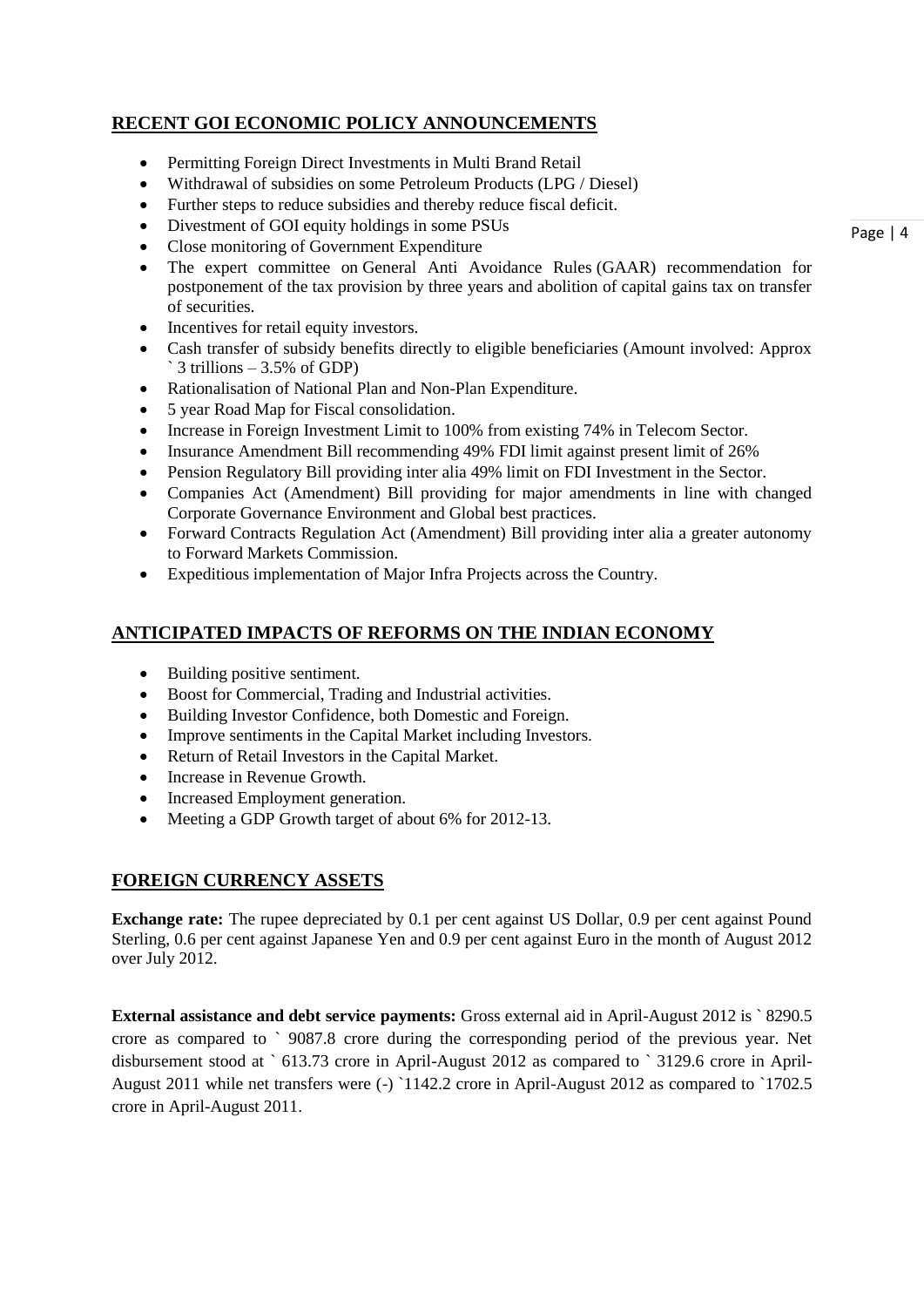# **INFLATION**

**Wholesale Price Index (WPI 2004-05=100):** The WPI inflation for the month of August 2012 is reported at 7.55 per cent, as against 6.87 per cent in last month and 9.78 per cent in the corresponding month last year. The inflation has gone up mainly on account of revision in electricity tariff, higher inflation in cereals, pulses, oilseeds, and sugar. Inflation has moderated for vegetables, milk, fish, poultry and chicken in the current month.

**Inflation based on Consumer Price Indices (CPIs)**: The all India CPI inflation (combined) has again touched double digit and stood at 10.03 per cent for August 2012 as against 9.86 per cent in July 2012. The inflation remains elevated for cereals, pulses, oils & fats, egg, meat and fish and sugar in the current month. Inflation based on CPI-IW has moderated to 9.84 per cent in July 2012 from 10.05 per cent in June 2012. Food inflation stood at 11.27 per cent, 7.35 per cent and 7.50 per cent for CPI-IW, CPI-AL and CPI-RL respectively in July 2012.

# **MACROECONOMIC OUTLOOK (SOURCE: RBI)**

In an uncertain global economic environment, the interplay between growth slowdown, high inflation, wide current account, fiscal gaps and falling investment has weakened the economy. Surveys of business expectations confirm that confidence levels are low. On the other hand, inflation expectations remain sticky. The economy has reached a critical point, at which economic activity can spin up or down depending on how the policy uncertainty is addressed and supporting measures put in place. Leading indicators, especially credit growth and PMIs, suggest that a recovery is still possible with appropriate policy action.

#### **GROWTH PROSPECTS FOR 2012-13 STAY WEAK**

- The Indian economy slowed significantly during 2011-12, with growth decelerating to 6.5 per cent. The growth prospects for 2012-13 remain weak due to a combination of global and domestic macro-economic factors. Global growth is turning weaker than anticipated. Along with the sovereign debt overhang and financial market uncertainties, it is impacting global trade.
- The IMF in its July update of the World Economic Outlook has made significant downward revisions in its current year growth estimates for India, UK, Brazil and China. As fiscal adjustments take shape in advanced economies (AEs), shrinking deficits could keep AEs growth slow for an extended period. This could result in a significant drag on growth in India.
- Recent indications suggest that global trade flows have ebbed again after some pick-up in Q4 of 2011-12. This trend could persist because of tight credit conditions, the adverse impact of deleveraging on trade finance and, more importantly, growth slowdown in emerging and developing economies (EDEs), including China. If global trade loses steam, it can have ramifications for recovery in India.
- Growth in India has decelerated faster than envisaged. Some slowdown was inevitable as growth sacrifice was needed to combat the high inflation of the past two years. However, the lack of a quick policy response to address structural bottlenecks and encourage investment has exacerbated the slowdown. In view of the growth moderation, the Reserve Bank in its Monetary Policy Statement 2012-13 on April 17, 2012 frontloaded the policy rate reduction with a repo rate cut of 50 basis points on the premise that the process of fiscal consolidation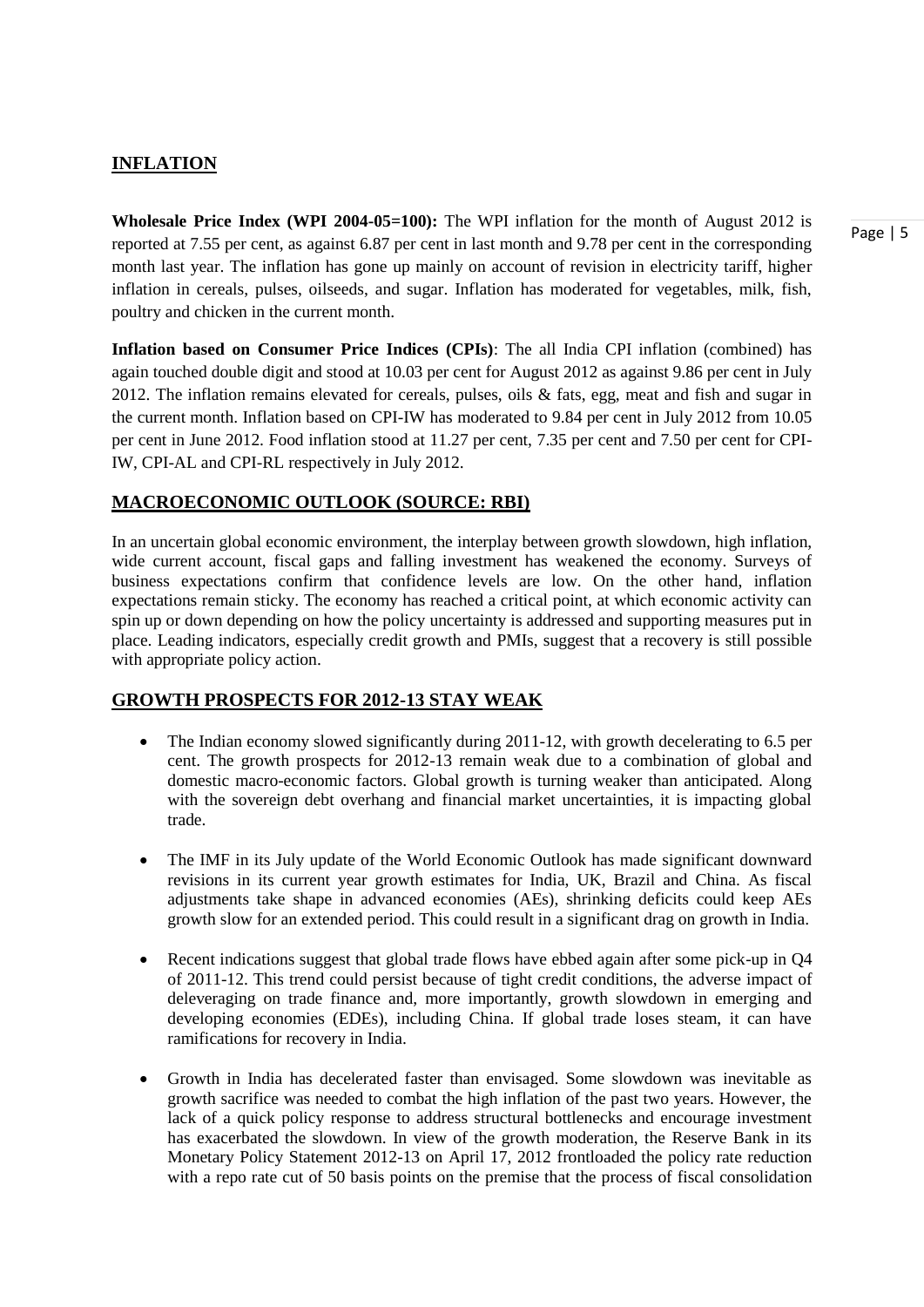critical for inflation management, would get under way along with other supply-side initiatives. However, the absence of movement on fiscal correction, along with other persistent risks to inflation during 2012-13, limit the space for monetary easing and the Reserve Bank decided to hold the policy rate in its Mid Quarter Policy Review on June 18, 2012.

• Taking into account the increased risks, the growth outlook in 2012-13 may turn out to be lower than anticipated. However, a recovery, even if modest, still appears possible if appropriate policy correctives are quickly put in place. Credit expansion in Q1 of 2012-13 has picked-up and PMIs for manufacturing and services remain in expansion mode. This suggests that while growth has decelerated, a sharp dip can still be averted.

# **INFLATION RISKS REMAIN SIGNIFICANT**

- Headline inflation has moderated from near double-digit levels and remained in the range of 7-8 per cent for the past seven months. The extent of moderation, in spite of the negative output gap, has been constrained by a number of off-setting factors such as rupee depreciation and sustained pressures from input costs and wages. Typically, episodes of high inflation have been marked by inflation persisting for 2-3 years and have required sustained efforts to lower inflation expectations and inflation.
- The near-term outlook on inflation continues to be marked by a number of upside risks, despite the significant slowdown in growth. Both persistent headline WPI inflation and retail inflation, even as the core inflation remains moderate, indicate continued supply side pressures on overall inflation. These are unlikely to be mitigated in the near term. The progress of the monsoon so far has been unsatisfactory. Some price pressures could emerge in coarse cereals, pulses and edible oils. The short-term trajectory of food inflation could shift upwards impacted by the adverse monsoon, large increases in the Minimum Support Prices (MSP) and structural pressures on protein inflation that can further be reinforced if feed costs increase due to poor rainfall. The impact of the rupee depreciation against the US dollar will limit the favourable impact from a fall in global crude oil and metal prices. The suppressed inflation of the past is likely to show up in electricity, coal and fuels during 2012-13. On the whole, in spite of core inflation pressures moderating and some deceleration in wage inflation, upside risks to inflation projections for 2012-13 remain significant.

# **BUSINESS EXPECTATIONS INDICES SUGGEST SUBDUED BUSINESS CONFIDENCE**

- Various surveys portray weakening optimism about business prospects. The NCAER Business Confidence Index, which registered an improvement in business environment during April 2012, slid back during July 2012. Private sector firms appear apprehensive about the investment climate and their financial positions, even though capacity utilisation levels remain relatively high.
- The latest Dun & Bradstreet Business Optimism Index for July–September 2012, conducted in June 2012 amid renewed domestic and global economic pressures, indicates increased pessimism, with a q-o-q decline in volume of sales, net profits, new orders, inventory and employee levels. Weak demand conditions are observed across sectors, especially in the intermediate and capital goods sectors. The demand for finished goods also shows a significant moderation, pointing to a further slowdown in capital expenditure by firms.
- The CII business confidence index, however, registered moderate recovery, with almost three-fourth of the respondents expecting a 7 or higher per cent growth in 2012-13, with the primary concern being stagnancy in reforms. The survey indicates optimism about overall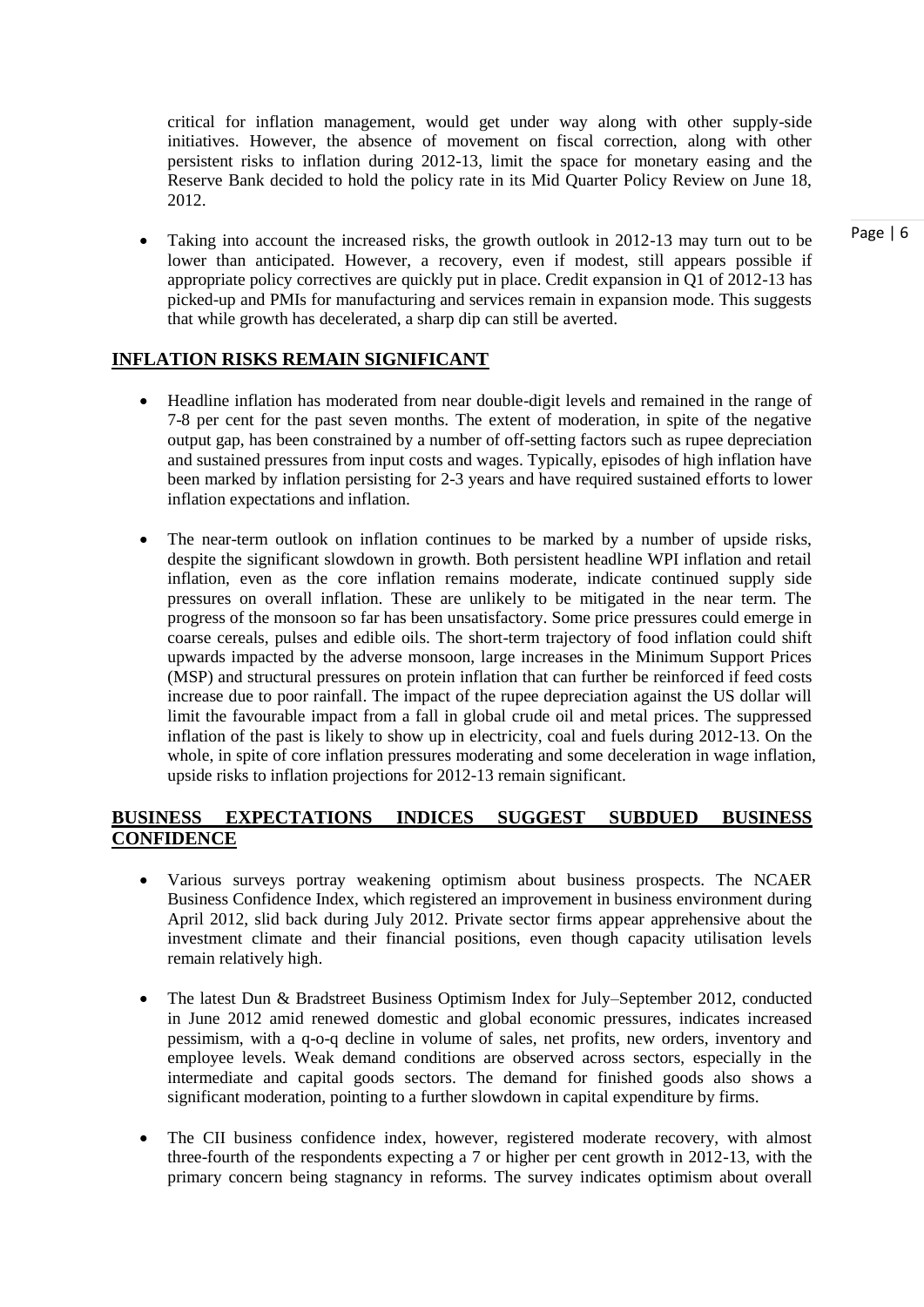sales, new orders and pre-tax profits in Q1 of 2012-13, as results indicate a corresponding rise in the last quarter as well.

 Across surveys, higher input costs seem to be the major deterrent to business confidence (Table VII.1). The seasonally adjusted HSBC Markit Purchasing Managers' Indices (PMI) for both manufacturing and services (June 2012) suggest improved business conditions and rising output. Despite the increasing input costs, higher employment levels and rising output prices point to some optimism about growth revival. Business expectations remain positive.

#### **INDUSTRIAL OUTLOOK SURVEY POINTS TO MODERATION IN BOTH DEMAND AND FINANCIAL CONDITIONS**

- The Reserve Bank's 58th round of the Industrial Outlook Survey (http://www.rbi.org.in/IOS58), conducted during Q1 of 2012-13 with a sample of 1,404 manufacturing companies, showed a deterioration in business sentiments both in the assessment quarter Q1 and the expectations quarter Q2 of 2012-13
- The Business Expectation Index (BEI), a composite indicator based on several business parameters, shows moderation for assessment (Q1 of 2012-13) as well as expectation (Q2 of 2012-13) quarters (Chart VII.1). The fall in assessment index has been much sharper than the expectation index, indicating that the perceived plateauing was not realised. However, these indices remained in the positive growth zone (i.e., above 100, which is the threshold separating contraction from expansion).
- Net response of major demand side parameters, viz., production, order books, capacity utilisation, exports and imports for Q1of 2012-13, remained positive, albeit, lower when compared on a y-o-y as well as a q-o-q basis. The outlook response shows similar results.
- The results also point to lower optimism in the overall financial situation through H1 of 2012-13. The net response for availability of finance was positive, although marginally lower than the previous quarter. ‗Cost of external finance' is perceived to rise further, but by a lower percentage of respondents. The majority still expect the cost of raw material to rise further in Q2 of 2012-13. While a higher percentage of respondents (on a net basis) assessed that the profit margin declined over the last quarter, the outlook for Q2 of 2012-13 remains more or less balanced.

#### **CONSUMER CONFIDENCE SURVEY INDICATES STATIC FUTURE EXPECTATIONS**

The Reserve Bank's 9th round of the Consumer Confidence Survey (http://www.rbi.org.in/CCS9), conducted in June 2012, indicates that although the majority of respondents perceive current household circumstances to have improved, there has been a rise in the proportion of respondents reporting otherwise. This led to a fall in consumer confidence for the current period. However, the future expectations of households remained almost constant at the level observed in the last round.

#### **EXTERNAL AGENCIES SEE MODERATION IN GROWTH AHEAD**

The revised GDP growth estimate for 2011-12 at 6.5 per cent came in sharply lower than the conservative estimates by external agencies (7.0-7.6 per cent). Stuttering global growth coupled with domestic concerns on multiple fronts, viz., weak IIP growth momentum, persistent inflation, and high fiscal and current account deficits, without much being done on the reform front, have led to further downward revisions in the growth outlook for 2012-13 by 0.2-0.8 percentage points. At this juncture, however, the consensus forecasts on growth seem to be placed lower than the 7.3 per cent projected by the Reserve Bank in its Monetary Policy Statement 2012-13.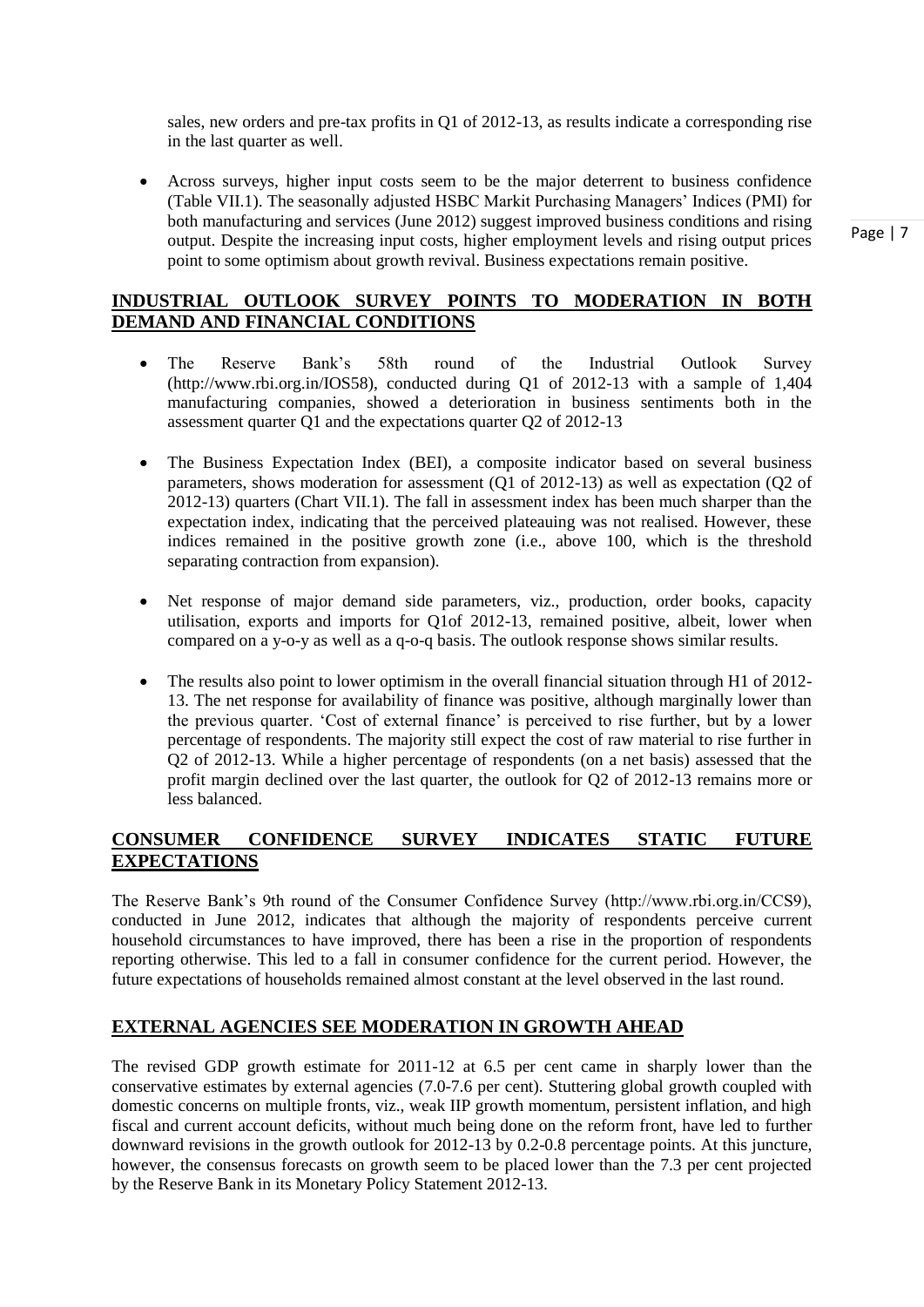| <b>Agencies' Projections for 2012-13</b> |                              |                           |                                 |                          |  |  |  |  |
|------------------------------------------|------------------------------|---------------------------|---------------------------------|--------------------------|--|--|--|--|
| <b>Agency</b>                            | <b>Latest Projection</b>     | <b>Earlier Projection</b> |                                 |                          |  |  |  |  |
|                                          | <b>GDP Growth (Per cent)</b> | <b>Month</b>              | GDP<br>Growth<br>(Per)<br>cent) | <b>Month</b>             |  |  |  |  |
| 1                                        | $\boldsymbol{2}$             | 3                         | 4                               | 5                        |  |  |  |  |
| Economic Advisory<br>Council to the PM   | 7.6                          | Feb-12                    |                                 |                          |  |  |  |  |
| <b>Finance Ministry</b>                  | 7.6 $(+/0.25)$               | $Feb-12$                  |                                 | $\overline{\phantom{a}}$ |  |  |  |  |
| $IMF*$<br>(calendar)<br>year)            | 6.1                          | $July-12$                 | 6.9                             | Apr- $12$                |  |  |  |  |
| World Bank                               | 6.9                          | $Jun-12$                  | 7.5                             | $Mar-12$                 |  |  |  |  |
| $OECD*$                                  | 7.3                          | $May-12$                  | 7.5                             | $Nov-11$                 |  |  |  |  |
| <b>ADB</b>                               | 6.5                          | $Jul-12$                  | 7.0                             | Apr- $12$                |  |  |  |  |
| <b>NCAER</b>                             | 7.3                          | Apr- $12$                 |                                 | $\overline{\phantom{a}}$ |  |  |  |  |
| * GDP at market rates.                   |                              |                           |                                 |                          |  |  |  |  |

**INFLATION EXPECTATIONS STAY STICKY**

The Inflation Expectations Survey of Households (IESH) (http://www.rbi.org.in/IESH28), conducted among 4,000 households across 12 cities and 7 occupational categories in June 2012, indicates that the median inflation perception for the current quarter (i.e., April- June 2012) as well as the median inflation expectations going forward remained at the same level. However, the mean perception and expectation of inflation moved up marginally compared with the previous round. The percentage of respondents expecting higher inflation in next quarter/year has also increased compared with the last round.

# **INFLATION AND MACRO RISKS TO CONDITION GROWTH-ENABLING POLICY ACTIONS**

Domestic growth declined to its lowest in 29 quarters during Q4 of 2011-12. Early indications for Q1 of 2012-13 suggest that growth is likely to remain subdued. While growth risks are significant, policy choices have been complicated as inflation remains above the comfort level. Further, inflation risks have increased and continue to constitute significant risk to growth sustainability, thus making it imperative to not allow monetary conditions to aggravate these risks. Also, the wide CAD and high fiscal deficit continue to limit the monetary space and pose major challenges for macroeconomic policy. Though adjustments in the exchange rate could contribute to bridging the current account deficit, excessive volatility, particularly the risks of a downward spiral in the rupee, needs monitoring. Going forward, improved liquidity and monetary conditions suggest the possibility of a slow recovery in industrial growth.

Additional rounds of accommodative monetary policy across the globe, if sustained through 2012-13, can reverse the trend of falling commodity prices at some stage. Global food inflation is also likely in the face of widespread drought in US and elsewhere. Besides, monsoon shortfall also weigh heavily on the inflation outlook in India. Rising input costs have fed into output prices, though further passthrough may be limited. On the other hand, corporates are likely to raise prices to protect themselves against margin pressures in sectors where competitive structures are not in place and mark-ups can be protected.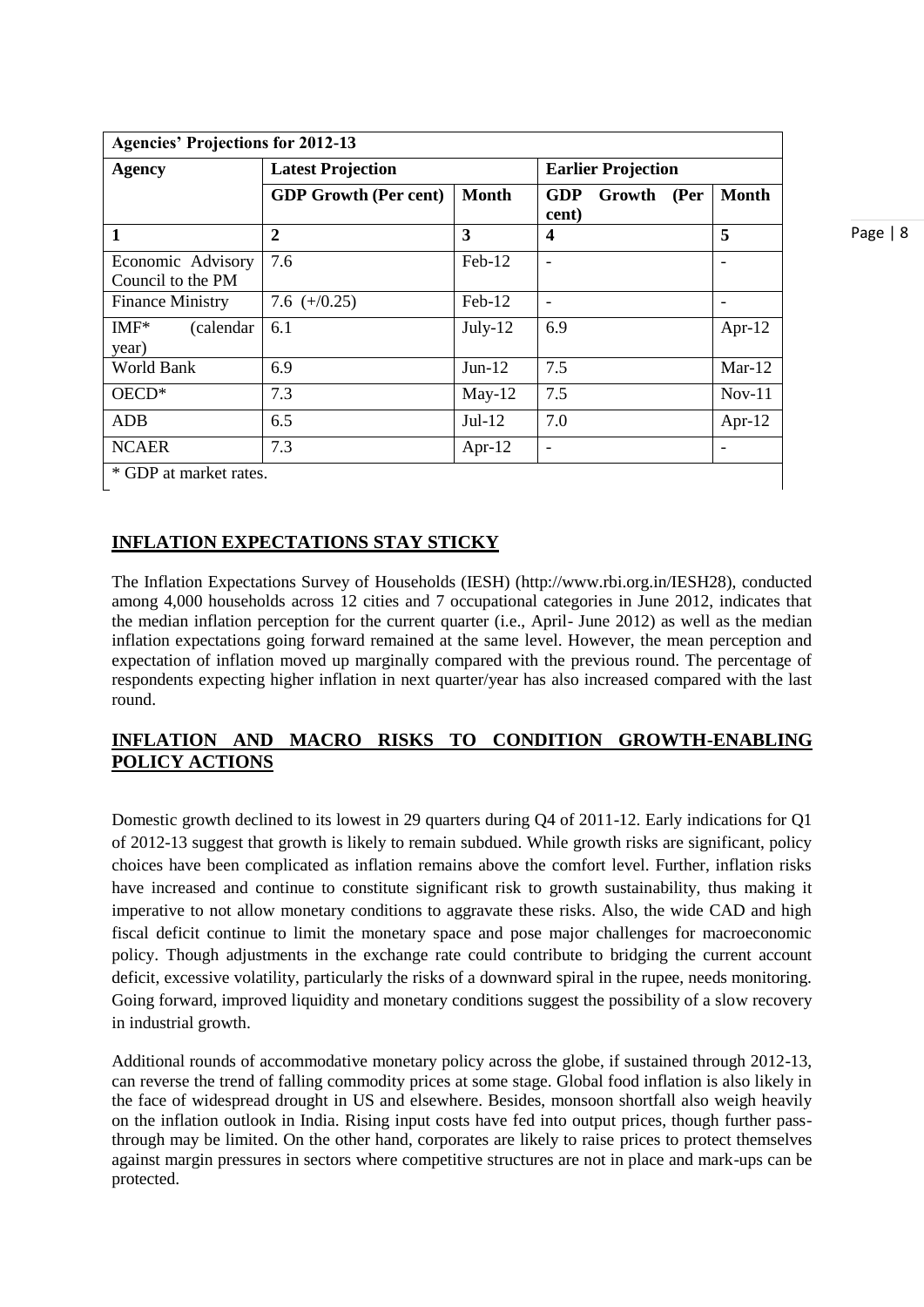The economy is now at a critical juncture where revival can be supported by restoring confidence through policy actions to encourage investment. Removing constraints on FDI and improving the investment climate by moving quickly to address bottlenecks in infrastructure space are important. Also, speeding up fiscal consolidation by putting in place an investment stimulus through large capital spending by the government but offsetting it by curtailing revenue spending by revamping the subsidy schemes could go a long way in reviving growth. Reviving infrastructure investment while addressing increased risks to lending to this sector is critical in this context.

In short, decisive policy action backed by credible commitment to a long-term strategy for correcting macroeconomic imbalances and stimulating investment is crucial at this stage to revive confidence as well as provide space for monetary policy to help sustain growth while keeping inflation under control.

#### **MARKET SEGMENTS**

The securities market has two interdependent and inseparable segments, namely, the new issues (primary) market and the stock (secondary) market. The primary market provides the channel for the creation and sale of new securities, while the secondary market deals in the securities that were issued previously. The securities issued in the primary market are issued by public limited companies or by government agencies. The resources in this kind of market are mobilized either through a public issue or through a private placement route.

The secondary market enables participants who hold securities to adjust their holdings in response to changes in their assessment of risks and returns. Once new securities are issued in the primary market, they are traded in the stock (secondary) market. The secondary market operates through two mediums, namely, the over-the-counter (OTC) market and the exchange-traded market. The OTC markets are informal markets where trades are negotiated. Most of the trades in government securities take place in the OTC market. All the spot trades where securities are traded for immediate delivery and payment occur in the OTC market. The other option is to trade using the infrastructure provided by the stock exchanges. The exchanges in India follow a systematic settlement period. All the trades taking place over a trading cycle ( $day = T$ ) are settled together after a certain time  $(T + 2 day)$ .

#### **INTERNATIONAL SCENARIO**

Global integration—the widening and intensifying of links—between high-income and developing countries has accelerated over the years. Over the past few years, the financial markets have become increasingly global. The Indian market has gained from foreign inflows through the investment of Foreign Institutional Investors (FIIs). Following the implementation of reforms in the securities industry in the past few years, Indian stock markets have stood out in the world ranking. As may be seen from Table 1-2, India posted a turnover ratio of 75.6 percent, which was comparable to that of the other developed markets. As per Standard and Poor's Fact Book 2011, India ranked 7th in terms of market capitalization (11th in 2009), 10th in terms of total value traded in stock exchanges, and 22nd in terms of turnover ratio, as of December 2010.

The stock markets worldwide have grown in size as well as depth over the years. As can be observed from Table 1-2, the turnover of all the markets taken together have reduced from US \$ 80.42 trillion in 2009 to US \$ 63.98 trillion in 2010. Significantly, the US alone accounted for about 47.6 percent of the worldwide turnover in 2010. Despite having a large number of companies listed on its exchanges, India accounted for a meagre 1.65 percent of the total world turnover in 2010. The market capitalization of all the listed companies taken together across all the markets stood at US \$ 54.54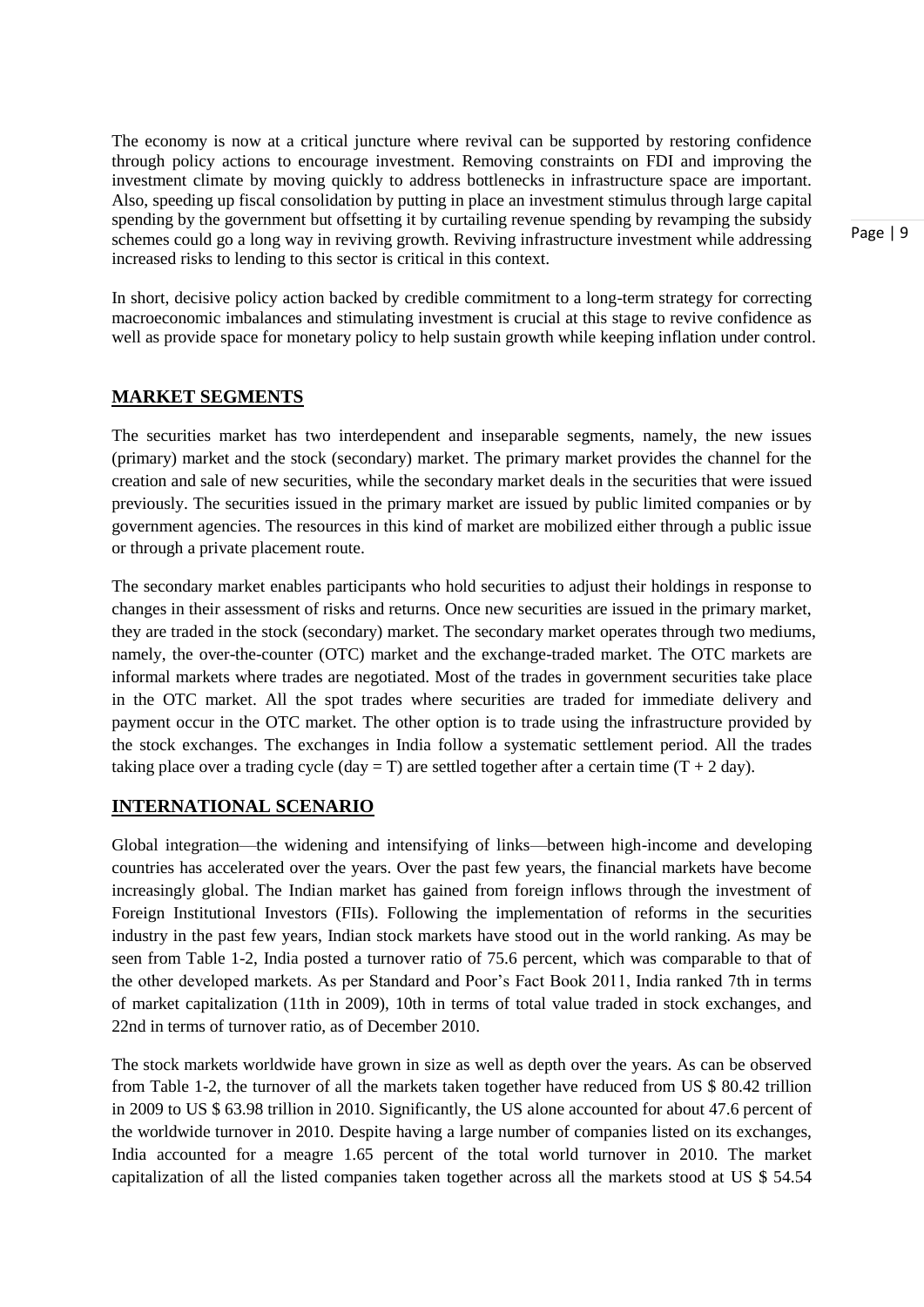trillion in 2010 (US \$ 48.71 trillion in 2009). The share of the US in worldwide market capitalization increased from 30.95 percent at the end of 2009 to 31.42 percent at the end of 2010, while the Indian listed companies accounted for 2.96 percent of the total market capitalization at the end of 2010. The stock market capitalization for some developed and emerging countries is shown in Chart 1-1.

According to the *World Development Indicators 2010, World Bank*, there has been an increase in the market capitalization as a percentage of Gross Domestic Product (GDP) in some of the major groups of countries, as is evident from Table 1-3. The increase, however, has not been uniform across the countries. The market capitalization as a percentage of GDP was the highest at 89.9 percent for the high-income countries at the end of 2009 and was the lowest for the low- and middle-income countries (at 72.6 percent). The market capitalization as a percentage of GDP in India stood at 85.6 percent at the end of 2009. The turnover ratio, which is a measure of liquidity, was 128.5 percent for the high-income countries and 100.8 percent for the low-income countries. The total number of listed companies stood at 29,574 for the high-income countries, 16,778 for the middle-income countries, and 17,497 for the low-income countries at the end of 2010.

# **HOUSEHOLDS**

According to the RBI data, investments in fixed income instruments accounted for 87.1 percent of the household financial savings during 2010–2011, which had increased in comparison to 85.6 percent in 2009–2010.

In the fiscal year 2010–2011, the household sector invested 47.3 percent of financial savings in deposits, 33.3 percent in insurance / provident funds, 6.5 percent in small savings, and -0.4 percent in the securities market including government securities, units of mutual funds, and other securities.

#### **PRIMARY MARKET**

An aggregate of ` 8,561,863 million (US \$ 191,755 million) was raised by the government and the corporate sector in 2010–2011, compared to ` 10,083,446 million (US \$ 223,382 million) in 2009– 2010 (a decrease of 15.09 percent). Private placement accounted for 90.57 percent of the domestic total resource mobilization by the corporate sector. Resource mobilization through Euro Issues dropped significantly by 40.87 percent to `94,410 million (US \$ 2,114 million) in 2010–2011.

#### **SECONDARY MARKET**

#### *Corporate Securities*

The exchanges in the country offer screen-based trading system. There were 10,203 trading members registered with SEBI at the end of March 2011. The market capitalization has grown over the period, indicating that more companies are using the trading platform of the stock exchange. The market capitalization across India was around ` 68,430,493 million (US \$ 1,532,598 million) at the end of March 2011. Market capitalization ratio is defined as the market capitalization of stocks divided by the GDP. It is used as a measure that denotes the importance of equity markets relative to the GDP. It is of economic significance since the market is positively correlated with the ability to mobilize capital and diversify risk. The all-India market capitalization ratio decreased to 86.89 percent in 2010–2011 from 94.2 percent in 2009–2010.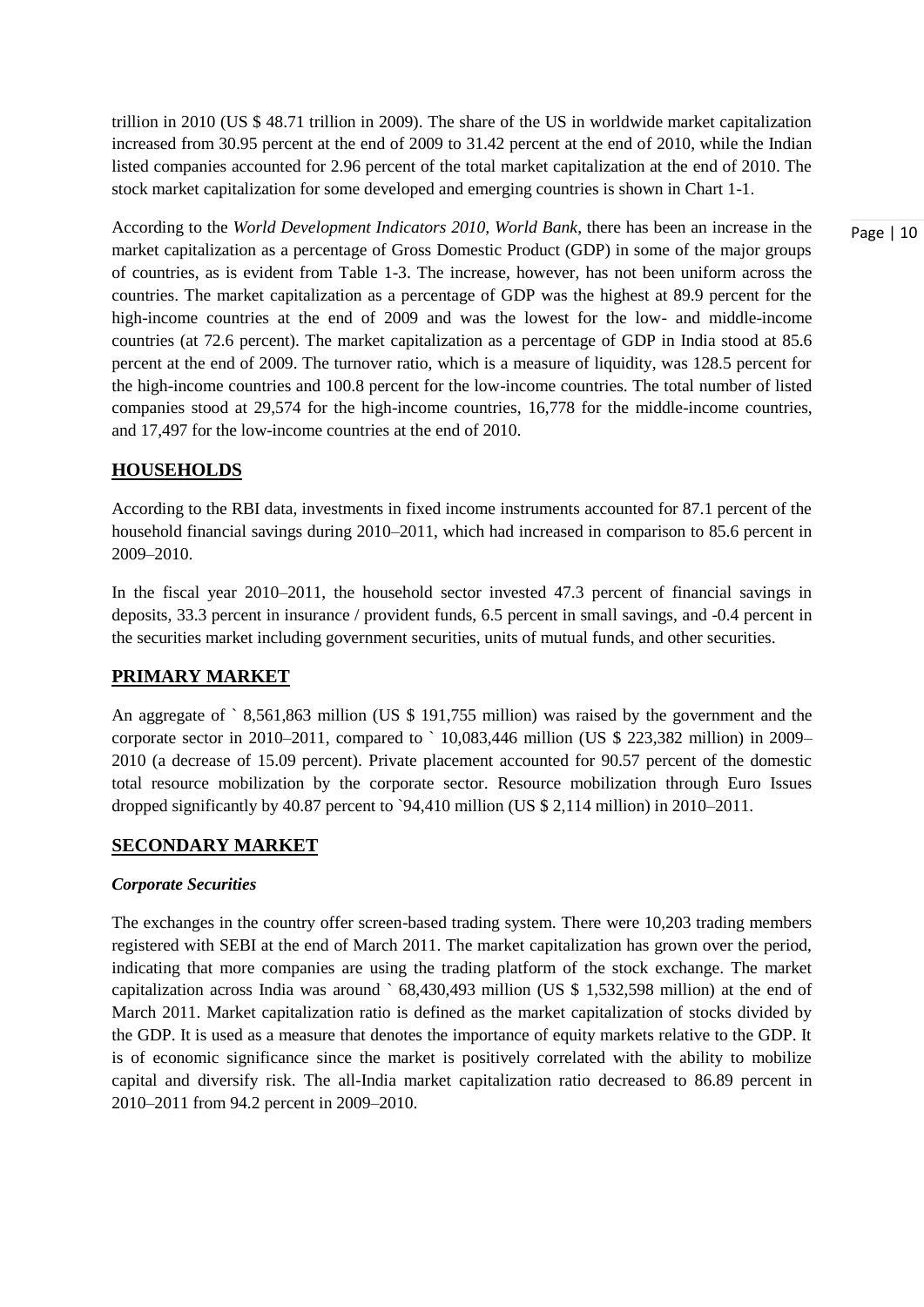The trading volumes on the stock exchanges have been witnessing phenomenal growth over the past few years. Trading volume, which peaked at ` 55,168,330 million (US \$ 1,222,161 million) in 2009– 2010, posted a fall of 15.12 percent to ` 46,824,370 million (US \$ 1,048,698 million) in 2010–2011. The trading volumes had picked up from 2002–2003 onwards. It stood at ` 9,689,098 million (US \$ 203,981 million) in 2002–2003, and witnessed a year-on-year increase of 67.29 percent in 2003– 2004, standing at ` 16,209,326 million (US \$ 373,573 million). The upsurge continued for the next few years, and in 2006–2007, the turnover showed an increase of 21.40 percent, reaching ` 29,014,715 million (US \$ 665,628 million) from ` 23,901,030 million (US \$ 535,777 million) in 2005–2006.

*Government Securities*

The trading in non-repo government securities on NSE has been declining considerably since 2004– 2005. The aggregate trading volumes in central and state government dated securities on SGL declined from ` 4,217,022 million (US \$ 93,421 million) in 2009–2010 to ` 4,035,492 million (US \$ 90,381 million) in 2010–2011.

# **DERIVATIVES MARKET**

The number of instruments available in derivatives has increased. To begin with, SEBI only approved trading in index futures contracts based on the Nifty 50 Index and the BSE 30 (SENSEX) Index. This was followed by approval for trading in options based on these indices and options on individual securities, as well as futures on interest rates derivative instruments. On the NSE, there are futures and options based on the benchmark index Nifty 50, CNX IT Index, Bank Nifty Index, and Nifty Midcap 50, as well as futures and options on 226 single stocks (as on October 30, 2011). On the BSE, futures and options are based on the BSE-30 (SENSEX), BSE TECK, BSE BANKEX, BSE Oil & Gas, and BSE SENSEX mini, as well as futures and options on 99 single stocks (as on October 30, 2011).

The mini derivative (futures and options) contracts on the Nifty 50 and the SENSEX were introduced for trading on January 1, 2008. The total exchange traded derivatives witnessed a value of ` 292,483,750 million (US \$ 6,550,588 million) in 2010–2011 as against ` 176,638,990 million (US \$ 3,921,825 million) in the preceding year. In 2010–2011, NSE proved itself the market leader in derivatives, contributing 100 percent of the total turnover in India. In the Indian scenario as well as in the global market, NSE has created a niche for itself in terms of derivatives trading in various instruments.

NSE, which has been a pioneer in the introduction of innovative and investor-friendly products, has introduced rupee denominated future contracts on global indices such as S&P 500 and Dow Jones Industrial Average (DJIA), and option contracts on S&P 500 with effect from August 29, 2011. This is the first time in the world that future contracts on the S&P 500 index were introduced and listed on an exchange outside of their home country (the US).

# **REGULATORS**

The absence of conditions for perfect competition in the securities market makes the role of the regulator extremely important. The regulator ensures that the market participants behave in a certain manner so that the securities markets continue to be a major source of finance for the corporate sector and the government while protecting the interests of investors.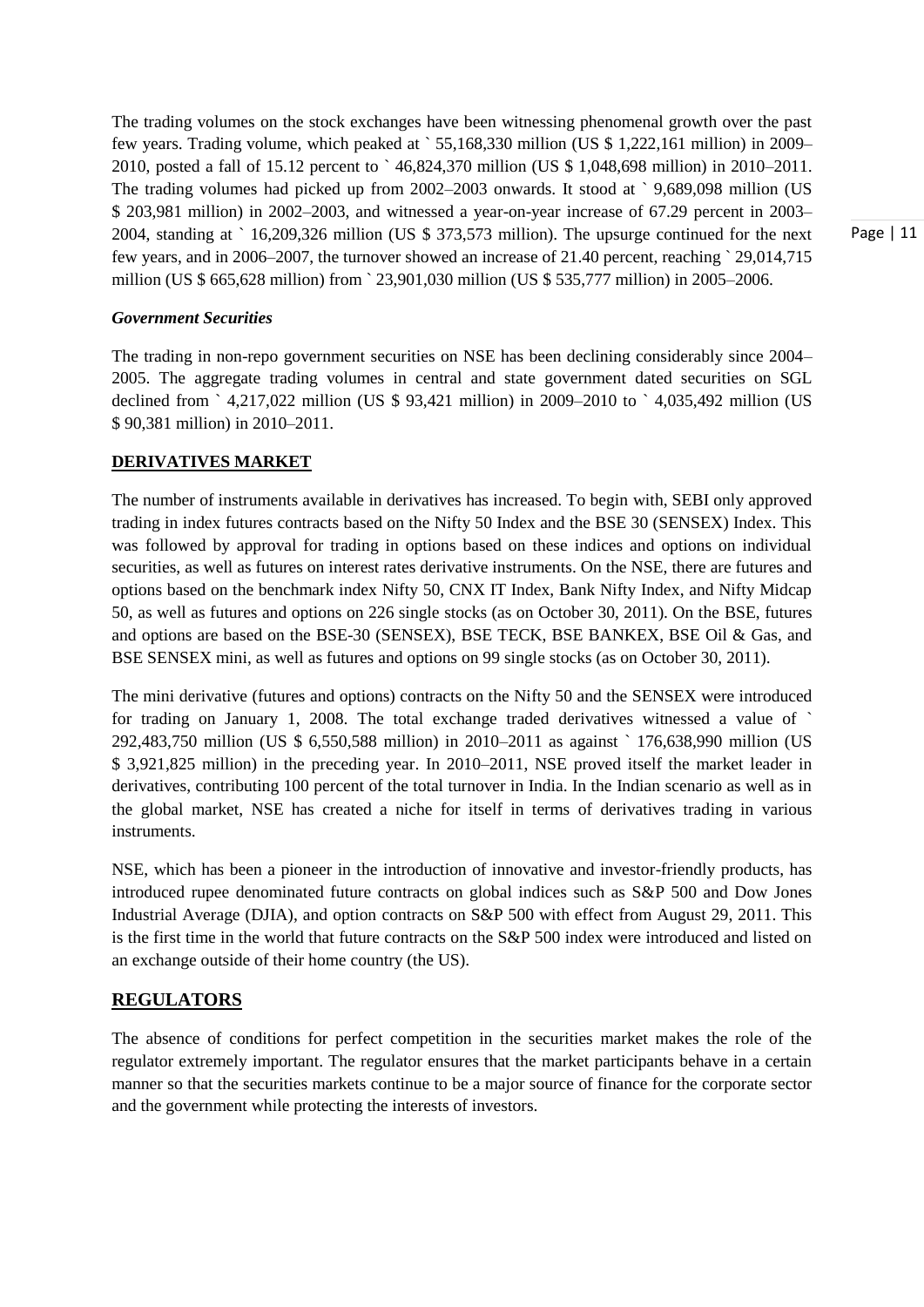In India, the responsibility for regulating the securities market is shared by the Department of Economic Affairs (DEA), the Ministry of Company Affairs (MCA), the Reserve Bank of India (RBI), and SEBI. The orders of SEBI under the securities laws are appealable before a Securities Appellate Tribunal (SAT).

Most of the powers under the Securities Contracts (Regulation) Act, 1956 (SCRA) can be exercised by the DEA while a few others can be exercised by SEBI. The powers of the DEA under the SCRA are also concurrently exercised by SEBI. The powers in respect of the contracts for sale and purchase of securities, gold-related securities, money market securities and securities derived from these securities, and ready forward contracts in debt securities are exercised concurrently by the RBI.

#### **REGULATORY FRAMEWORK / LEGISLATIONS**

**The SEBI Act, 1992:** The SEBI Act, 1992 was enacted to empower SEBI with statutory powers for (a) protecting the interests of investors in securities, (b) promoting the development of the securities market, and (c) regulating the securities market. SEBI has full autonomy and the authority to regulate and develop an orderly securities market.

**Securities Contracts (Regulation) Act, 1956:** This Act provides for the direct and indirect control of virtually all aspects of securities trading and the running of stock exchanges, and aims to prevent undesirable transactions in securities.

**Depositories Act, 1996:** The Depositories Act, 1996 provides for the establishment of depositories in securities with the objective of ensuring free transferability of securities with speed, accuracy, and security by (a) making securities of public limited companies freely transferable, subject to certain exceptions; (b) dematerializing the securities in the depository mode; and (c) providing for the maintenance of ownership records in a book entry form.

**Companies Act, 1956:** This essentially regulates the formation, management and functioning of different types of companies**.** It also deals with the issue, allotment, and transfer of securities, as well as various aspects relating to company management. It provides the standard of disclosure in public issues of capital, particularly in the fields of company management and projects, information about other listed companies under the same management, and the management's perception of risk factors.

**Prevention of Money Laundering Act, 2002:** The primary objective of this Act is to prevent money laundering, and to allow the confiscation of property derived from or involved in money laundering. According to the definition of "money laundering," anyone who acquires, owns, possess, or transfers any proceeds of crime, or knowingly enters into any transaction that is related to the proceeds of crime either directly or indirectly, or conceals or aids in the concealment of the proceeds or gains of crime within India or outside India commits the offence of money laundering. Besides prescribing the punishment for this offence, the Act provides other measures for the prevention of money laundering.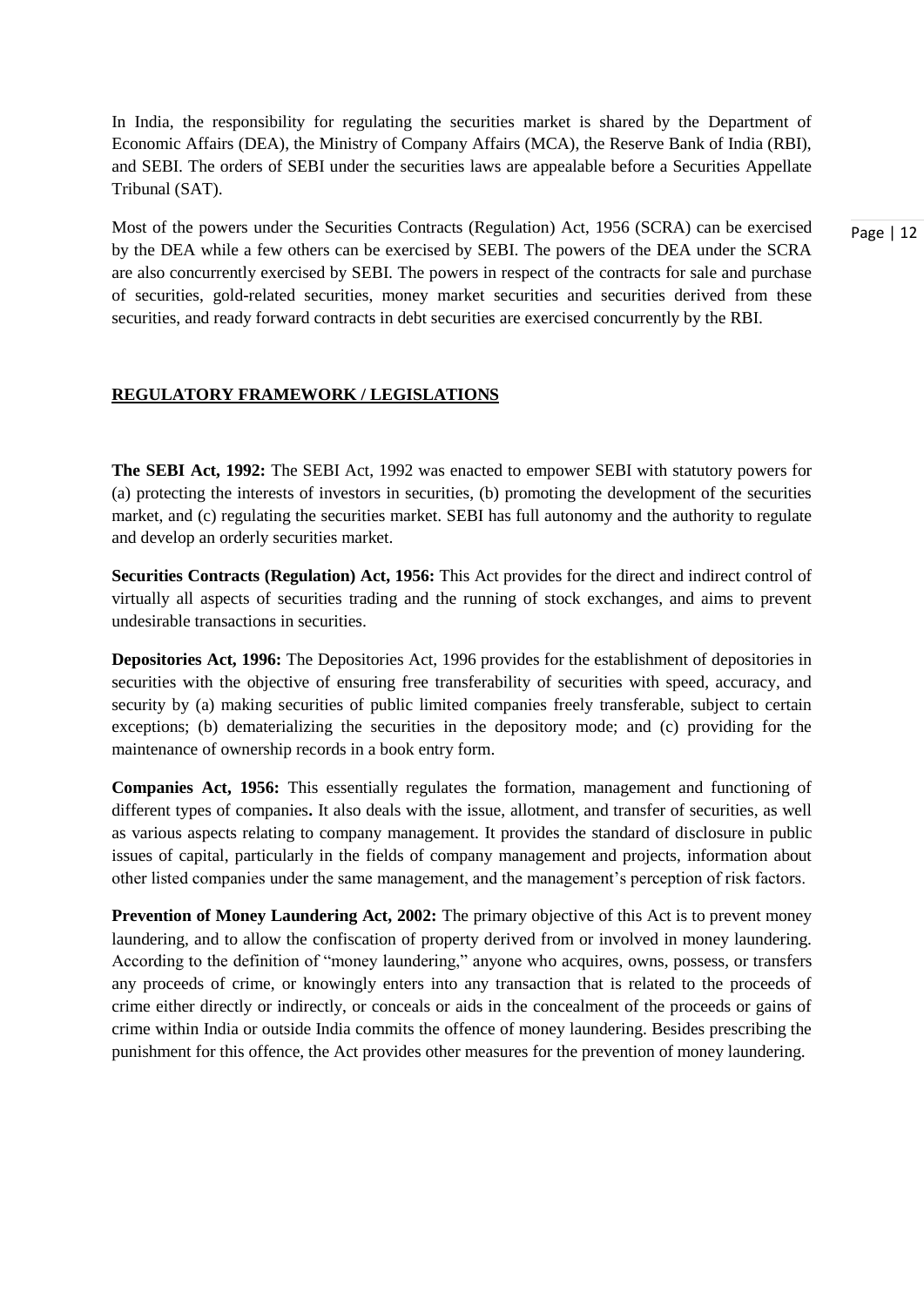# **RECENT INITIATIVES IN CAPITAL MARKETS**

- Development of Corporate Bond Market
- Dedicated trading platforms for small and medium scale enterprises
- Reducing transaction cost in Securities markets
- QFI access to Indian Equity Markets, corporate bonds and mutual fund debt schemes
- Liberalization in ECBs: Permitting External Commercial Borrowings (ECB) to part finance Rupee debt of existing power projects
- Financial Stability and Development Council (FSDC)
- Financial Action Task Force (FATF)
- Permitting two-way fungibility in Indian Depository Receipts
- Reduction in the rate of long-term capital gains tax in the case of other non-resident investors, including Private Equity from 20% to 10% on the same lines as applicable to FIIs
- Providing the levy of Securities Transaction Tax (STT) at the rate of 0.2 per cent on sale of unlisted securities in the course of IPO
- Tax exemption to "Angel" investors investing in in start-up companies
- Extending the lower rate of withholding tax to funds raised through long term infrastructure bonds in addition to borrowing under a loan agreement
- Removal of Restriction on Venture Capital Funds to invest only in nine specified sectors
- Financial Sector Legislative Reforms Commission (FSLRC)
- Rajiv Gandhi Equity Saving Scheme
- Mandatory offer of electronic voting facility
- Income tax exemption to the Beneficial Owners Protection Fund (BOPF) set up by the Depositories

# **Some Data Tables (2011-12)**

**Foreign Exchange Reserves**

| FUITELLE EXCHANGE RESERVES |                          |                |                         |                       |                          |            |                             |            |                  |            |  |
|----------------------------|--------------------------|----------------|-------------------------|-----------------------|--------------------------|------------|-----------------------------|------------|------------------|------------|--|
|                            |                          |                |                         | <b>Variation over</b> |                          |            |                             |            |                  |            |  |
| <b>Item</b>                | As on August 31,<br>2012 |                | Week                    |                       | <b>End-March</b><br>2012 |            | <b>End-December</b><br>2012 |            | Year             |            |  |
|                            | Bn.                      | US\$ Mn.       | Bn.                     | US\$<br>Mn.           | Bn.                      | US\$ Mn.   | $\Delta$ Bn.                | US\$ Mn.   | Bn.              | US\$ Mn.   |  |
|                            | $\mathbf{1}$             | $\overline{2}$ | $\overline{\mathbf{3}}$ | $\boldsymbol{4}$      | 5                        | 6          | 7                           | 8          | $\boldsymbol{9}$ | 10         |  |
| <b>Total</b>               | 16,184.6                 | 290,461.6      | 103.4                   | 282.3                 | 1,123.3                  | $-3,935.9$ | 379.9                       | $-6,227.1$ | 1,457.3          | ۰          |  |
| <b>Reserves</b>            |                          |                |                         |                       |                          |            |                             |            |                  | 30,322.7   |  |
| (a)                        |                          |                |                         |                       |                          |            |                             |            |                  |            |  |
| Foreign                    | 14,354.6                 | 257,620.1      | 73.6                    |                       | 1,049.5                  | $-2,448.6$ | 348.1                       | $-5,313.2$ | 1,278.9          |            |  |
| <b>Currency</b>            |                          |                |                         | 252.4*                |                          |            |                             |            |                  | 27,254.7   |  |
| $\textbf{Assets} +$        |                          |                |                         |                       |                          |            |                             |            |                  |            |  |
| Gold<br>(b)<br>\$          | 1,462.1                  | 26,239.4       | 27.0                    | 524.7                 | 79.6                     | $-783.7$   | 44.0                        | $-380.9$   | 158.9            | $-2,079.3$ |  |
| $(c)$ SDR's                | 244.8                    | 4,392.7        | 1.9                     | 6.7                   | 16.2                     | $-76.6$    | 8.9                         | $-36.3$    | 32.9             | $-223.2$   |  |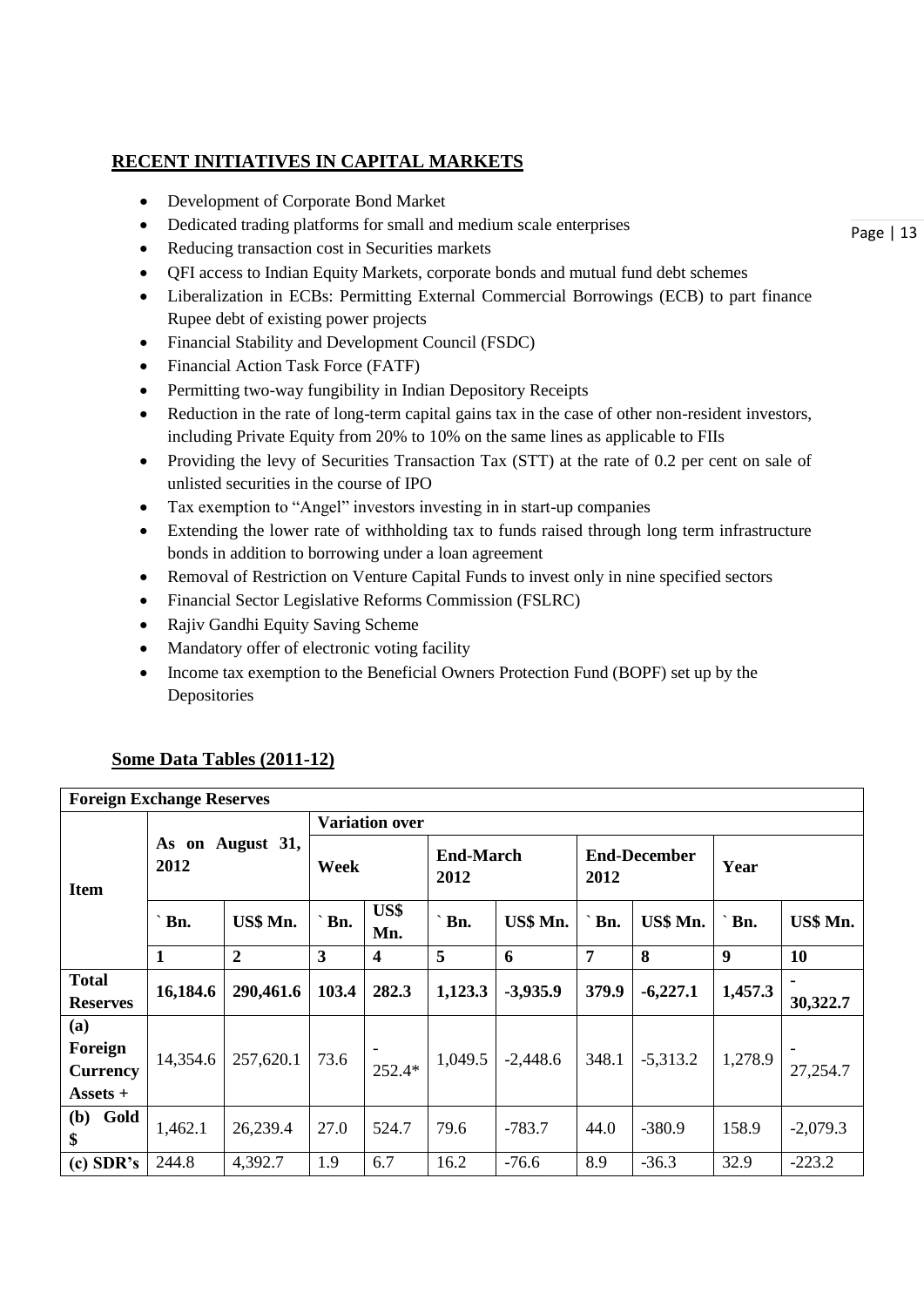| $\omega$                                                                                                        |       |         |     |     |         |        |         |          |         |          |     |
|-----------------------------------------------------------------------------------------------------------------|-------|---------|-----|-----|---------|--------|---------|----------|---------|----------|-----|
| (d)                                                                                                             |       |         |     |     |         |        |         |          |         |          |     |
| <b>Reserve</b>                                                                                                  |       |         |     |     |         |        |         |          |         |          |     |
| <b>Position</b>                                                                                                 | 123.1 | 2,209.4 | 0.9 | 3.3 | $-22.0$ | -627.0 | $-21.1$ | $-496.7$ | $-13.4$ | $-765.5$ |     |
| in<br>the                                                                                                       |       |         |     |     |         |        |         |          |         |          |     |
| $IMF**$                                                                                                         |       |         |     |     |         |        |         |          |         |          | age |
| + Excludes `44.0 billion / US\$ 790 million invested in foreign currency denominated bonds issued by IIFC (UK). |       |         |     |     |         |        |         |          |         |          |     |

 $14$ 

**\*** Foreign currency assets expressed in US dollar terms include the effect of appreciation/depreciation of non-US currencies (such as Euro, Sterling, and Yen) held in reserves. For details, please refer to the Current Statistics section of the RBI Bulletin.

**\*\*** Reserve Position in the International Monetary Fund (IMF), i.e., Reserve Tranche Position (RTP) which was shown as a memo item from May 23, 2003 to March 26, 2004 has been included in the reserves from the week ended April 2, 2004 in keeping with the international best practice.

**@** Includes SDR 3,082.5 million (equivalent to US\$ 4,883 million) allocated under general allocation and SDR 214.6 million (equivalent to US \$ 340 million) allocated under special allocation by IMF done on August 28, 2009 and September 9, 2009, respectively.

**\$** Includes ` 314.6 billion (USD 6,699 million) reflecting the purchase of 200 metric tonnes of gold from IMF on November 3, 2009.

**As Per International best Practices:** (Data on FDI have been revised since 2000-01 with expended coverage to approach International Best Practices)

(Amount USD million)

|                     | FOREIGN DIRECT INVESTMENT (FDI) |                           |            |         |                   |                          |               |  |
|---------------------|---------------------------------|---------------------------|------------|---------|-------------------|--------------------------|---------------|--|
|                     | <b>EQUITY</b>                   |                           |            |         | <b>FDI</b>        | <b>FLOWS</b>             |               |  |
|                     |                                 |                           |            |         | <b>INTO INDIA</b> |                          | Investment    |  |
|                     | <b>FIPB</b>                     |                           |            |         |                   | %age                     | FH's<br>by    |  |
| Financial<br>Year   | Route/                          | Equity capital            | Reinvested | Other   |                   | growth                   | Foreign       |  |
| (April-March)       | RBI's                           | of                        | earnings+  | capital | Total             | over                     | Institutional |  |
|                     | Automatic                       |                           |            | $+$     | <b>FDI</b>        | previous                 | Investors     |  |
|                     | Route/                          | unincorporated<br>bodies# |            |         | Flows             | year (in                 | Fund (net)    |  |
|                     | Acquisition                     |                           |            |         |                   | <b>USD</b>               |               |  |
|                     | Route                           |                           |            |         |                   | terms)                   |               |  |
| 2007-08             | 24,573                          | 2,291                     | 7,679      | 292     | 34,835            | $(+) 53%$                | 20,328        |  |
| 2008-09             | 31,364                          | 702                       | 9,032      | 776     | 41,847            | $(+) 20%$                | $(-) 15,017$  |  |
| 2009-10 $(P)$ $(+)$ | 25,606                          | 1,540                     | 8,668      | 1,931   | 37,745            | $(-)$ 10%                | 29,048        |  |
| 2010-11 $(P)$ $(+)$ | 19,430                          | 874                       | 11,939     | 658     | 32,901            | $(-) 13%$                | 29,422        |  |
| $2011-12$ (P)       | 34,833                          | 1,021                     | 8,205      | 2,494   | 46,553            | $(+)$ 34%                | 16,813        |  |
| $2012 - 13$ (P)     |                                 |                           |            |         |                   |                          |               |  |
| $(Up$ to<br>June,   | 4,428                           | 213                       | 2,283      | 774     | 7,698             | $\overline{a}$           | $(-) 1,706$   |  |
| 2012)               |                                 |                           |            |         |                   |                          |               |  |
| <b>CUMULATIVE</b>   |                                 |                           |            |         |                   |                          |               |  |
| <b>TOTAL</b>        |                                 |                           |            |         |                   |                          |               |  |
| (from<br>April,     | 177,569                         | 8,974                     | 64,584     | 9,786   | 260,913           | $\overline{\phantom{a}}$ | 132,095       |  |
| 2000<br>June,<br>to |                                 |                           |            |         |                   |                          |               |  |
| 2012)               |                                 |                           |            |         |                   |                          |               |  |